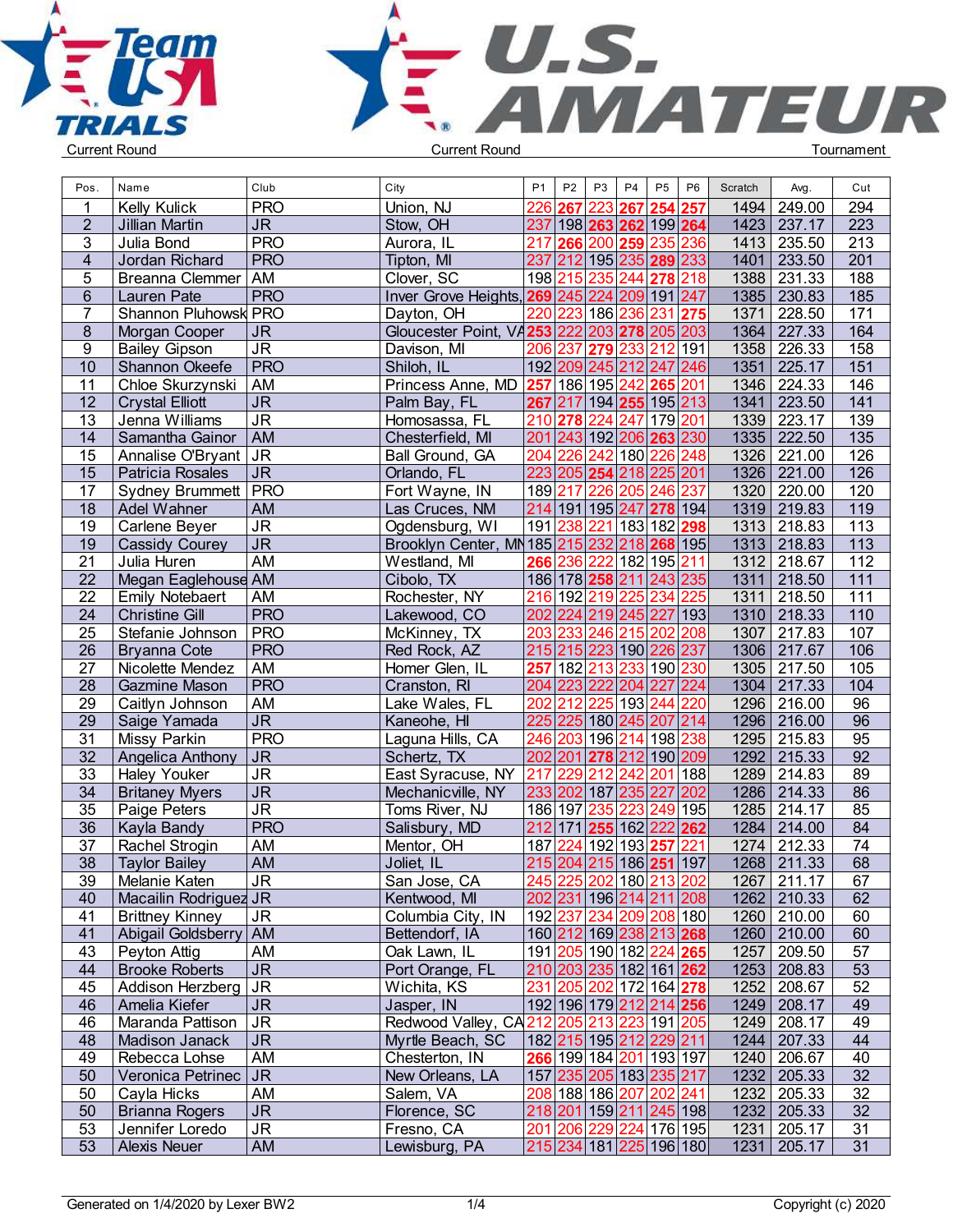



| Pos. | Name                                       | Club                              | City              | P <sub>1</sub> | P <sub>2</sub>      | P <sub>3</sub> | <b>P4</b> | P <sub>5</sub>                                 | P <sub>6</sub> | Scratch | Avg.        | Cut             |  |
|------|--------------------------------------------|-----------------------------------|-------------------|----------------|---------------------|----------------|-----------|------------------------------------------------|----------------|---------|-------------|-----------------|--|
| 53   | <b>Kamerin Peters</b>                      | <b>JR</b>                         | Toms River, NJ    |                | 155 204             | 234            | 212       | 212                                            | 214            | 1231    | 205.17      | 31              |  |
| 56   | Kaitlyn Eder                               | <b>JR</b>                         | Lithia, FL        |                |                     |                |           | 195 202 168 214 213 237                        |                | 1229    | 204.83      | 29              |  |
| 57   | Cassandra Leuthol PRO                      |                                   | Lincoln, NE,      |                |                     |                |           | 178 204 180 212 237                            | 216            | 1227    | 204.50      | 27              |  |
| 57   | Maryssa Carey                              | <b>JR</b>                         | Hobart, IN        |                |                     |                |           | 238 206 201 156 269 157                        |                | 1227    | 204.50      | $\overline{27}$ |  |
| 57   | Hannah Forton                              | $\overline{\mathsf{J}\mathsf{R}}$ | Macomb, MI        |                |                     |                |           | 248 138 179 210 219                            | 233            | 1227    | 204.50      | $\overline{27}$ |  |
| 60   | Amanda Morgan                              | <b>AM</b>                         | Killeen, TX       |                | 171 177             |                |           | 238 192 221                                    | 227            | 1226    | 204.33      | $\overline{26}$ |  |
| 61   | Katelyn Abigania                           | <b>JR</b>                         | San Diego, CA     |                |                     |                |           | 210 191 192 184 230                            | 217            | 1224    | 204.00      | 24              |  |
| 62   | Brooklyn Boudreau JR                       |                                   | Snohomish, WA     |                |                     |                |           | 210 181 210 183 255 183                        |                | 1222    | 203.67      | $\overline{22}$ |  |
| 62   | Breanna Elkin                              | <b>JR</b>                         | Louisville, KY    |                |                     |                |           | 190 235 182 223 213 179                        |                | 1222    | 203.67      | $\overline{22}$ |  |
| 62   | <b>Brianna MacLeod</b>                     | AM                                | Brick, NJ         |                |                     |                |           | 210 163 233 218 215 183                        |                | 1222    | 203.67      | $\overline{22}$ |  |
| 65   | <b>Elizabeth Ross</b>                      | J <sub>R</sub>                    | Schenectady, NY   |                |                     |                |           | 209 224 194 225 193 176                        |                | 1221    | 203.50      | $\overline{21}$ |  |
| 66   | Amanda Naujokas JR                         |                                   | Lake Ronkonkoma,  |                |                     |                |           | 168 224 186 201 219                            | 222            | 1220    | 203.33      | 20              |  |
| 67   | Sarah Florence                             | <b>JR</b>                         | Hammonton, NJ     |                | 233 184             | 236            |           | 226 162 176                                    |                | 1217    | 202.83      | 17              |  |
| 67   | <b>Lauren Snipes</b>                       | <b>AM</b>                         | Lake City, FL     |                |                     |                |           | 171 179 164 189 268 246                        |                | 1217    | 202.83      | 17              |  |
| 69   | Ashley Channell                            | $\overline{\mathsf{J}\mathsf{R}}$ | Morris Chapel, TN |                |                     |                |           | 209 184 167 193 246                            | 217            | 1216    | 202.67      | $\overline{16}$ |  |
| 69   | Caitlyn Chapman                            | $\overline{\mathsf{J}\mathsf{R}}$ | Waxahachie, TX    |                |                     |                |           | 215 185 212 209 203 192                        |                | 1216    | 202.67      | 16              |  |
| 71   | Olivia Komorowski JR                       |                                   | Oshkosh, WI       | 224            | 223                 | 222            |           | 215 169 159                                    |                | 1212    | 202.00      | $\overline{12}$ |  |
| 71   |                                            | <b>PRO</b>                        |                   |                |                     |                |           | 171 203 237 200 210 191                        |                | 1212    | 202.00      | 12              |  |
|      | <b>Brandi Branka</b><br>Emma Grace Dock AM |                                   | Belleville, IL    |                | 154 256 193 198     |                |           | 201                                            | 210            | 1212    | 202.00      | $\overline{12}$ |  |
| 71   |                                            |                                   | Kent, OH          |                |                     |                |           |                                                |                |         |             | $\overline{10}$ |  |
| 74   | <b>Taylor Davis</b>                        | <b>JR</b>                         | Burton, MI        |                |                     |                |           | 186 216 214 229 182 183                        |                |         | 1210 201.67 |                 |  |
| 74   | Faith Welch                                | J <sub>R</sub>                    | Savannah, TN      |                | 201 191 175 176 211 |                |           |                                                | 256            |         | 1210 201.67 | 10              |  |
| 76   | <b>Elise Chambers</b>                      | <b>JR</b>                         | Ocoee, FL         |                |                     |                |           | 196 235 191 204 203 179                        |                |         | 1208 201.33 | 8               |  |
| 77   | Kassidy Landwehr JR                        |                                   | Summerville, SC   |                |                     |                |           | 192 176 196 215 171                            | 256            |         | 1206 201.00 | 6               |  |
| 77   | Lara Kurt                                  | $\overline{\mathsf{JR}}$          | Leland, NC        |                |                     |                |           | 222 193 197 170 247 177                        |                |         | 1206 201.00 | $\overline{6}$  |  |
| 77   | Caroline Thesier                           | $\overline{\mathsf{J}\mathsf{R}}$ | Mooresville, NC   |                |                     |                |           | 199 215 193 213 186 200                        |                |         | 1206 201.00 | $\overline{6}$  |  |
| 80   | Cassidy Ray                                | $\overline{\mathsf{J}\mathsf{R}}$ | Herrin, IL        |                |                     |                |           | 210 180 184 211 233 187                        |                |         | 1205 200.83 | $\overline{5}$  |  |
| 81   | <b>Hayley Connelly</b>                     | $\overline{\mathsf{J}\mathsf{R}}$ | Hazlet, NJ        |                |                     |                |           | 169 191 228 185 224                            | 206            | 1203    | 200.50      | 3               |  |
| 82   | <b>Ashley Rucker</b>                       | <b>AM</b>                         | Bartlesville, OK  |                |                     |                |           | 211 174 200 216 168 233                        |                |         | 1202 200.33 | $\overline{2}$  |  |
| 83   | <b>Haley Carroll</b>                       | <b>AM</b>                         | Williamsville, NY | 223            |                     |                |           | 197 159 205 193 224                            |                | 1201    | 200.17      | $\mathbf{1}$    |  |
| 84   | Shannon Grimm                              | <b>AM</b>                         | Fenton, MO        |                |                     |                |           | 206 187 186 181 201 238                        |                | 1199    | 199.83      | $-1$            |  |
| 85   | McKenna Collier                            | <b>JR</b>                         | Brick, NJ         | 211            | 216                 | 204 191        |           | 200 174                                        |                | 1196    | 199.33      | $-4$            |  |
| 86   | Sydney Urben                               | $\overline{\mathsf{JR}}$          | Dorr, MI          |                |                     |                |           | 201 190 165 238 191 208                        |                | 1193    | 198.83      | $-7$            |  |
| 87   | <b>Madison Bailey</b>                      | $\overline{\mathsf{J}\mathsf{R}}$ | Rocklin, CA       | 212            |                     |                |           | 177 196 213 169 223                            |                | 1190    | 198.33      | $-10$           |  |
| 87   | <b>Hana Roers</b>                          | JR                                | Maple Grove, MN   |                |                     |                |           | 191 228 173 187 207 204                        |                | 1190    | 198.33      | $-10$           |  |
| 89   | <b>Madison McCall</b>                      | $\overline{\mathsf{J}\mathsf{R}}$ | New Orleans, LA   |                | 189 196 169 215     |                |           | 228                                            | 192            | 1189    | 198.17      | $-11$           |  |
| 90   | Katelyn Orisek                             | $\overline{\mathsf{J}\mathsf{R}}$ | Yorkville, IL     |                |                     |                |           | 197 158 217 202 186 226                        |                | 1186    | 197.67      | $-14$           |  |
| 91   | Stefanny Toala                             | <b>JR</b>                         | Tucson, AZ        |                | 179 196 226         |                |           | 217 194 173                                    |                | 1185    | 197.50      | $-15$           |  |
| 92   | Karina Capron                              | <b>JR</b>                         | Fremont, NE       |                |                     |                |           | 215 156 268 184 175 182                        |                | 1180    | 196.67      | $-20$           |  |
| 93   | <b>Taylor Bulthuis</b>                     | <b>PRO</b>                        | Coral Springs, FL |                |                     |                |           | 242 195 222 130 185 202                        |                |         | 1176 196.00 | -24             |  |
| 94   | Arianna Campbell                           | AM                                | Coos Bay, OR      |                |                     |                |           | 205 179 235 177 205 173                        |                |         | 1174 195.67 | $-26$           |  |
| 95   | Leah Glazer                                | <b>JR</b>                         | Henderson, NV     |                |                     |                |           | 226 173 192 230 182 169                        |                | 1172    | 195.33      | $-28$           |  |
| 95   | Cara Stasel                                | <b>AM</b>                         | Bonaire, GA       |                |                     |                |           | 204 188 244 197 167 172                        |                | 1172    | 195.33      | $-28$           |  |
| 97   | Hope Gramly                                | $\overline{\mathsf{J}\mathsf{R}}$ | Aubrey, TX        |                |                     |                |           | 160 210 196 227 161 215                        |                | 1169    | 194.83      | $-31$           |  |
| 97   | Kristen Derr                               | $\overline{\mathsf{J}\mathsf{R}}$ | Sunbury, PA       |                |                     |                |           | 205 187 214 167 182 214                        |                | 1169    | 194.83      | $-31$           |  |
| 99   | <b>Tacey Ballen</b>                        | $\overline{\mathsf{J}\mathsf{R}}$ | Ashland, KY       |                |                     |                |           | 199 189 158 177 185 257                        |                |         | 1165 194.17 | $-35$           |  |
| 99   | Madalyn Harden                             | $\overline{\mathsf{J}\mathsf{R}}$ | Canton, MI        |                |                     |                |           | 179 176 213 246 175 176                        |                | 1165    | 194.17      | $-35$           |  |
| 101  | Lauren Tomaszews JR                        |                                   | Wylie, TX         |                |                     |                |           | 152 183 247 201 182 199                        |                | 1164    | 194.00      | $-36$           |  |
| 102  | Sarah Gill                                 | <b>JR</b>                         | Attleboro, MA     |                |                     |                |           | 223 183 181 192 218 166                        |                | 1163    | 193.83      | $-37$           |  |
| 102  | Jenna Hedgepath                            | <b>JR</b>                         | Murfreesboro, TN  |                |                     |                |           | 162 213 193 159 213 223                        |                | 1163    | 193.83      | $-37$           |  |
| 104  | Amelia Vasquez                             | <b>JR</b>                         | New Orleans, LA   |                |                     |                |           | 146   182   181   <mark>204</mark>   200   247 |                | 1160    | 193.33      | $-40$           |  |
| 105  | Victoria Giardina                          | <b>JR</b>                         | Shelby Twp, MI    |                |                     |                |           | 163 221 189 204 190 191                        |                | 1158    | 193.00      | $-42$           |  |
| 105  | Savanna Razor                              | <b>JR</b>                         | Columbia, SC      |                |                     |                |           | 215 183 206 237 168 149                        |                | 1158    | 193.00      | $-42$           |  |
| 107  | Saralyne Nassberg JR                       |                                   | Modesto, CA       |                |                     |                |           | 153 214 200 185 160 242                        |                |         | 1154 192.33 | -46             |  |
| 107  | <b>Skylar Smith</b>                        | <b>JR</b>                         | New Milford, CT   |                |                     |                |           | 182 224 165 191 190 202                        |                |         | 1154 192.33 | $-46$           |  |
|      |                                            |                                   |                   |                |                     |                |           |                                                |                |         |             |                 |  |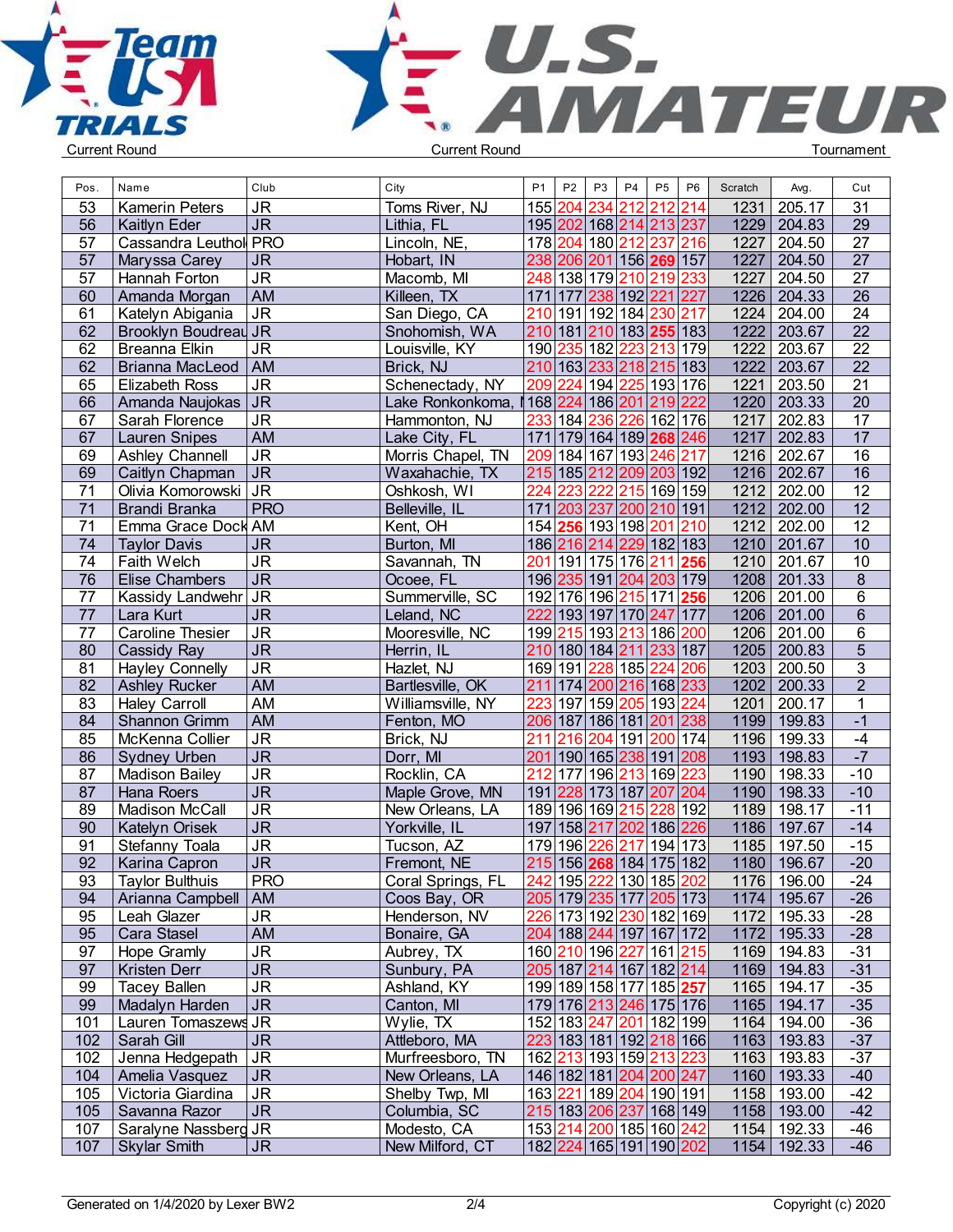



| Pos. | Name                     | Club                              | City                                       | P <sub>1</sub> | P <sub>2</sub>                         | P <sub>3</sub> | P <sub>4</sub> | P <sub>5</sub> | P <sub>6</sub> | Scratch | Avg.          | Cut    |  |
|------|--------------------------|-----------------------------------|--------------------------------------------|----------------|----------------------------------------|----------------|----------------|----------------|----------------|---------|---------------|--------|--|
| 109  | Annie Leihardt           | <b>JR</b>                         | Georgetown, TX                             |                | 168 192 196 171 192                    |                |                |                | 234            | 1153    | 192.17        | $-47$  |  |
| 110  | Katie Robb               | $\overline{\mathsf{J}\mathsf{R}}$ | Swedesboro, NJ                             |                | 222 183 214 188 172 170                |                |                |                |                | 1149    | 191.50        | $-51$  |  |
| 111  | Angelique Dalesan JR     |                                   | Rolling Meadows, IL 172 170 228            |                |                                        |                | 192 213 173    |                |                | 1148    | 191.33        | $-52$  |  |
| 111  | Kyla Day                 | AM                                | Hoosick Falls, NY                          |                | 188  245  166  177  189  183           |                |                |                |                | 1148    | 191.33        | $-52$  |  |
| 113  | Bryanna Leyen            | AM                                | Perry Hall, RI                             |                | 220 183 222 175 176 171                |                |                |                |                | 1147    | 191.17        | $-53$  |  |
| 114  | Kara Beissel             | $\overline{\mathsf{J}\mathsf{R}}$ | Ormond Beach, FL                           |                | 202 178 169 189 204 204                |                |                |                |                | 1146    | 191.00        | $-54$  |  |
| 114  | <b>Britney Brown</b>     | AM                                | Chicago, IL                                |                | 206 183 215                            |                | 224 180 138    |                |                | 1146    | 191.00        | $-54$  |  |
| 116  | <b>Brittany Schwartz</b> | <b>JR</b>                         | Oshkosh, WI                                |                | 231 194 179 198 171 168                |                |                |                |                | 1141    | 190.17        | $-59$  |  |
| 117  | Michaela Clardy          | <b>JR</b>                         | Little River, SC                           |                | 177 187 153 180 205                    |                |                |                | 238            | 1140    | 190.00        | $-60$  |  |
| 118  | Katelyn Jones            | $\overline{\mathsf{J}\mathsf{R}}$ | Orlando, FL                                |                | 204 163 215 164 190 202                |                |                |                |                | 1138    | 189.67        | $-62$  |  |
| 119  | <b>Mabel Cummins</b>     | $\overline{\mathsf{J}\mathsf{R}}$ | Antioch, TN                                |                | 153 223 197                            |                | 225 160 179    |                |                | 1137    | 189.50        | $-63$  |  |
| 120  | <b>Rachael Berg</b>      | $\overline{\mathsf{J}\mathsf{R}}$ | Surprise, AZ                               |                | 160 202 168 201 217 184                |                |                |                |                | 1132    | 188.67        | $-68$  |  |
| 120  | Kasey Eaton              | <b>AM</b>                         | Wyoming, MI                                | 233            | 170 214 182 162 171                    |                |                |                |                | 1132    | 188.67        | $-68$  |  |
| 122  | <b>Kelley Williams</b>   | $\overline{\mathsf{J}\mathsf{R}}$ | Ladson, SC                                 |                | 225 164 222 189 182 149                |                |                |                |                | 1131    | 188.50        | $-69$  |  |
| 123  | Elizabeth Drescher JR    |                                   | Fort Worth, TX                             |                | 161 210 174 179 203 203                |                |                |                |                | 1130    | 188.33        | $-70$  |  |
| 124  | Montana Meyer            | <b>JR</b>                         | St Louis,, MO                              |                | 167 180 177 190 217 198                |                |                |                |                | 1129    | 188.17        | $-71$  |  |
| 124  | Kailee Tubbs             | AM                                | Flint, MI                                  |                | 172 203 138                            |                | 214            | 227            | 175            | 1129    | 188.17        | $-71$  |  |
| 126  | Emma Stull               | <b>JR</b>                         | Raleigh, NC                                |                | 162 180 208 184 203 191                |                |                |                |                | 1128    | 188.00        | $-72$  |  |
| 127  | <b>Emily Rettig</b>      | <b>JR</b>                         | Cumming, GA                                |                | 174 174 213 183 225                    |                |                |                | 154            | 1123    | 187.17        | $-77$  |  |
| 128  | April McDonnell          | $\overline{\mathsf{J}\mathsf{R}}$ | North Las Vegas, N 175 170 196 158 195 225 |                |                                        |                |                |                |                | 1119    | 186.50        | $-81$  |  |
|      |                          | $\overline{\mathsf{J}\mathsf{R}}$ |                                            |                | 181 168 183 173 197 212                |                |                |                |                |         |               | $-86$  |  |
| 129  | Megan Hess               | $\overline{\mathsf{J}\mathsf{R}}$ | Granger, IA                                |                |                                        |                |                |                |                | 1114    | 185.67        | $-89$  |  |
| 130  | Megan Kolberg            |                                   | Sycamore, IL                               |                | 204 176 243 145 166 177                |                |                |                |                | 1111    | 185.17        | $-89$  |  |
| 130  | <b>Heather Waters</b>    | $\overline{\mathsf{J}\mathsf{R}}$ | Valparaiso, IN                             |                | 203 154 161 194 204 195                |                |                |                |                | 1111    | 185.17        |        |  |
| 132  | <b>Destiny Truly</b>     | $\overline{\mathsf{J}\mathsf{R}}$ | Brooklyn Park, MN                          |                | 172 186 179 182 203 184                |                |                |                |                | 1106    | 184.33        | $-94$  |  |
| 133  | Rina Sabo                | <b>PRO</b>                        | Bennett, CO                                |                | 201 182 173 169 192 188                |                |                |                |                | 1105    | 184.17        | $-95$  |  |
| 134  | <b>Rachel Hirst</b>      | <b>AM</b>                         | Bear, DE                                   |                | 159 176 195 236 176 162                |                |                |                |                | 1104    | 184.00        | $-96$  |  |
| 134  | Morgan Gitlitz           | $\overline{\mathsf{J}\mathsf{R}}$ | Freehold, NJ                               |                | 165 157 188                            |                | 236 174 184    |                |                | 1104    | 184.00        | $-96$  |  |
| 136  | Chloe Sromovski          | $\overline{\mathsf{J}\mathsf{R}}$ | Wilkes-Barre, PA                           |                | 186 225 159 211 193 122                |                |                |                |                | 1096    | 182.67        | $-104$ |  |
| 137  | Katelyn Dickerson   AM   |                                   | Painesville, OH                            |                | 162 192 180 179 209                    |                |                |                | 170            | 1092    | 182.00        | $-108$ |  |
| 138  | Sarah Voiers             | AM                                | Valparaiso, IN                             |                | 179 167 156 227                        |                |                | 204 158        |                | 1091    | 181.83        | $-109$ |  |
| 139  | Kayla Smith              | $\overline{\mathsf{J}\mathsf{R}}$ | Salem, IL                                  |                | 152 146                                | 203            | 213            | 216            | 157            | 1087    | 181.17        | $-113$ |  |
| 140  | Averi Brown              | $\overline{\mathsf{J}\mathsf{R}}$ | Columbus, OH                               |                | 157 173 189 171 195 201                |                |                |                |                | 1086    | 181.00        | $-114$ |  |
| 141  | Ranelle Ulanday          | $\overline{\mathsf{J}\mathsf{R}}$ | Union, KY                                  |                | 188 151 173 234 169 168                |                |                |                |                | 1083    | 180.50        | $-117$ |  |
| 142  | <b>Lyndsay Ennis</b>     | <b>JR</b>                         | Conway, SC                                 |                | 171 174 154 180 206 197                |                |                |                |                | 1082    | 180.33        | $-118$ |  |
| 143  | Jenica Baron             | $\overline{\mathsf{J}\mathsf{R}}$ | New Orleans, LA                            |                | 142 194 192 161 202                    |                |                |                | 190            | $1081$  | 180.17        | $-119$ |  |
| 144  | Emma Owens               | $\overline{\mathsf{J}\mathsf{R}}$ | Louisville, KY                             |                | 195 228 139 183 169 163                |                |                |                |                | 1077    | 179.50        | $-123$ |  |
| 145  | <b>Brigitte Jacobs</b>   | AM                                | Rockford, IL                               |                | 192 163 170 196 173 180                |                |                |                |                | 1074    | 179.00        | $-126$ |  |
| 146  | Kaylee Hitt              | <b>JR</b>                         | Coldspring, KY                             |                | 169 153 214 206 143 188                |                |                |                |                | 1073    | 178.83        | $-127$ |  |
| 147  | Linda Himes              | JR                                | Texarkana, AR                              |                | 190 170 166  <mark>203</mark>  191 147 |                |                |                |                |         | 1067   177.83 | $-133$ |  |
| 147  | Evan Smith               | <b>JR</b>                         | Seattle, WA                                |                | 157 202 189 169 159 191                |                |                |                |                |         | 1067 177.83   | $-133$ |  |
| 149  | Katharina Mente          | <b>JR</b>                         | Keller, TX                                 |                | 196 157 182 191 152 185                |                |                |                |                |         | 1063 177.17   | $-137$ |  |
| 150  | Yarelis Alvarez          | J <sub>R</sub>                    | Rio Rancho, NM                             |                | 137  224  191  183  146  181           |                |                |                |                |         | 1062 177.00   | $-138$ |  |
| 151  | Alexis Buchert           | <b>JR</b>                         | San Antonio, TX                            |                | 159 151 206 203 179 159                |                |                |                |                |         | 1057 176.17   | $-143$ |  |
| 152  | Mikhela Bakle            | AM                                | Warrensburg, MO                            |                | 175 201 180 178 136 183                |                |                |                |                |         | 1053 175.50   | $-147$ |  |
| 153  | Kailee Channell          | <b>JR</b>                         | Morris Chapel, TN                          |                | 184 169 187 161 189 156                |                |                |                |                |         | 1046 174.33   | $-154$ |  |
| 154  | Kathryn Bowman           | JR                                | Peru, NY                                   |                | 180 142 174  <mark>202</mark>  185 158 |                |                |                |                |         | 1041 173.50   | $-159$ |  |
| 155  | Sara Howell              | <b>JR</b>                         | Slidell, LA                                |                | 189 161 214 157 151 149                |                |                |                |                | 1021    | 170.17        | $-179$ |  |
| 156  | Morgan Nunn              | <b>JR</b>                         | Okla City, OK                              |                | 169 174 180 160 144 181                |                |                |                |                |         | 1008 168.00   | $-192$ |  |
| 157  | <b>Crystal Singh</b>     | <b>JR</b>                         | New Orleans, LA                            |                | 164 170 185 201 152 133                |                |                |                |                |         | 1005 167.50   | $-195$ |  |
| 158  | Danyn Terry              | AM                                | Baton Rouge, LA                            |                | 170 144 145 143  <mark>203</mark>  199 |                |                |                |                |         | 1004 167.33   | $-196$ |  |
| 159  | Colby Jones              | <b>JR</b>                         | Virginia Beach, VA                         |                | 186 129 183 177 159 165                |                |                |                |                |         | 999 166.50    | $-201$ |  |
| 159  | Kimberly Forthofer JR    |                                   | Lake Placid, FL                            |                | 152 188 149 163  <mark>201</mark>  146 |                |                |                |                |         | 999 166.50    | $-201$ |  |
| 161  | Julianna Spina           | <b>JR</b>                         | East Islip, NY                             |                | 183 203 146 160 156 145                |                |                |                |                |         | 993 165.50    | $-207$ |  |
| 162  | Alyssa Campbell          | JR                                | Lascassas, TN                              |                | 174 152 136 150 152  <mark>204</mark>  |                |                |                |                |         | 968 161.33    | $-232$ |  |